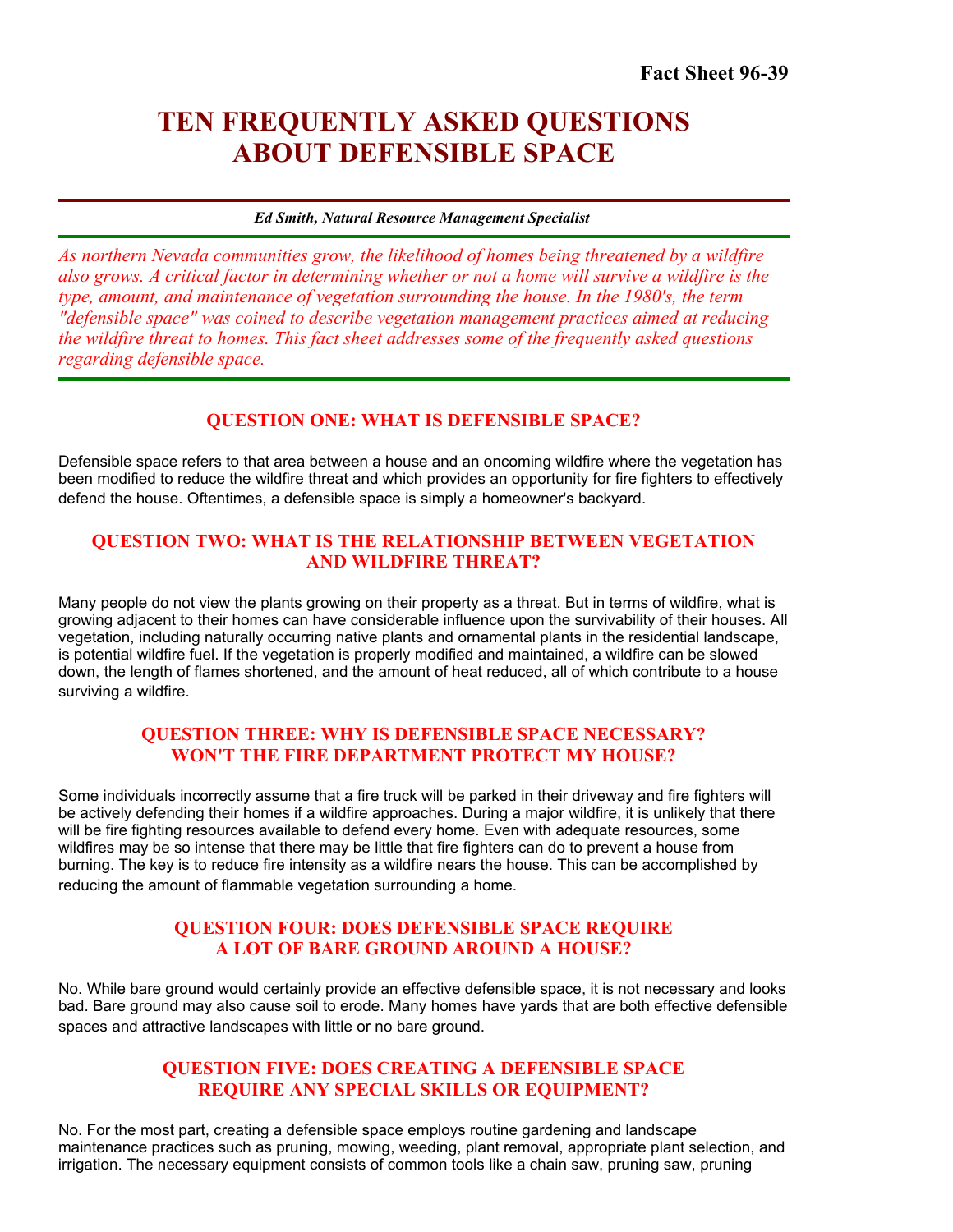shears, loppers, weedeater, shovel, and a rake. A chipper, compost bin, or a large rented trash dumpster may be useful in disposing unwanted plant material. Annual maintenance will likely be required to retain an effective defensible space.

#### **QUESTION SIX: HOW BIG IS AN EFFECTIVE DEFENSIBLE SPACE?**

Defensible space size is usually expressed as the distance from the house in which vegetation is managed to reduce the wildfire threat. The necessary distance for an effective defensible is not the same for everyone, but varies by slope and type of native vegetation growing near the house. An example of defensible space distances is presented on the back page of this publication. Contact your local fire marshal for suggested defensible space distances specific to your area. If your recommended distance exceeds your property boundaries, contact the adjacent property owner and try to work cooperatively on creating a defensible space. The effectiveness of defensible space increases when multiple property owners work together.

### **QUESTION SEVEN: WHAT SHOULD I DO TO MAKE MY PROPERTY DEFENSIBLE?**

Within the recommended defensible space distance, conduct the following activities:

- Remove dead vegetation (i.e., dead trees and shrubs, dried grass and flowers, dead branches, fallen leaves, etc.).
- Remove lower branches from mature trees to a height of eight feet from ground level. Also, remove small trees and shrubs growing under mature trees.
- Remove tree branches within 15 feet of a chimney or stove pipe. Keep vegetation clear of power lines and decks.
- maintained native shrubs and trees within the 30 feet is acceptable. Avoid leaving native trees in • Remove the majority of native shrubs and trees within 30 feet of the house. Retaining a few well front of large windows and adjacent to decks.
- Beyond 30 feet, remove native shrubs to provide a separation between shrubs of approximately three times the shrub height (i.e., if shrub height is 2 feet, then  $3 \times 2$  feet = 6 feet separation). Thin mature native trees to provide a separation of at least 10 feet between tree crowns.
- Selectively thin and maintain remaining native vegetation at a shorter height through pruning.

Selecting ornamental plants for use in the defensible space should emphasize:

- herbaceous plants (i.e., non woody plants such as turfgrass, perennial and annual flowers, etc.) over shrubs and trees.
- shorter growing plants over taller plants.
- deciduous plants over evergreens

# **QUESTION EIGHT: DOES HAVING AN EFFECTIVE DEFENSIBLE SPACE MAKE A DIFFERENCE?**

Yes. Investigations of homes threatened by wildfire indicate that houses with an effective defensible space are much more likely to survive a wildfire. Furthermore, homes with both an effective defensible space and a nonflammable roof (e.g., composition shingles, tile, metal, etc.) are many more times likely to survive a wildfire than those without a defensible space and flammable roofs (i.e., wood shakes or